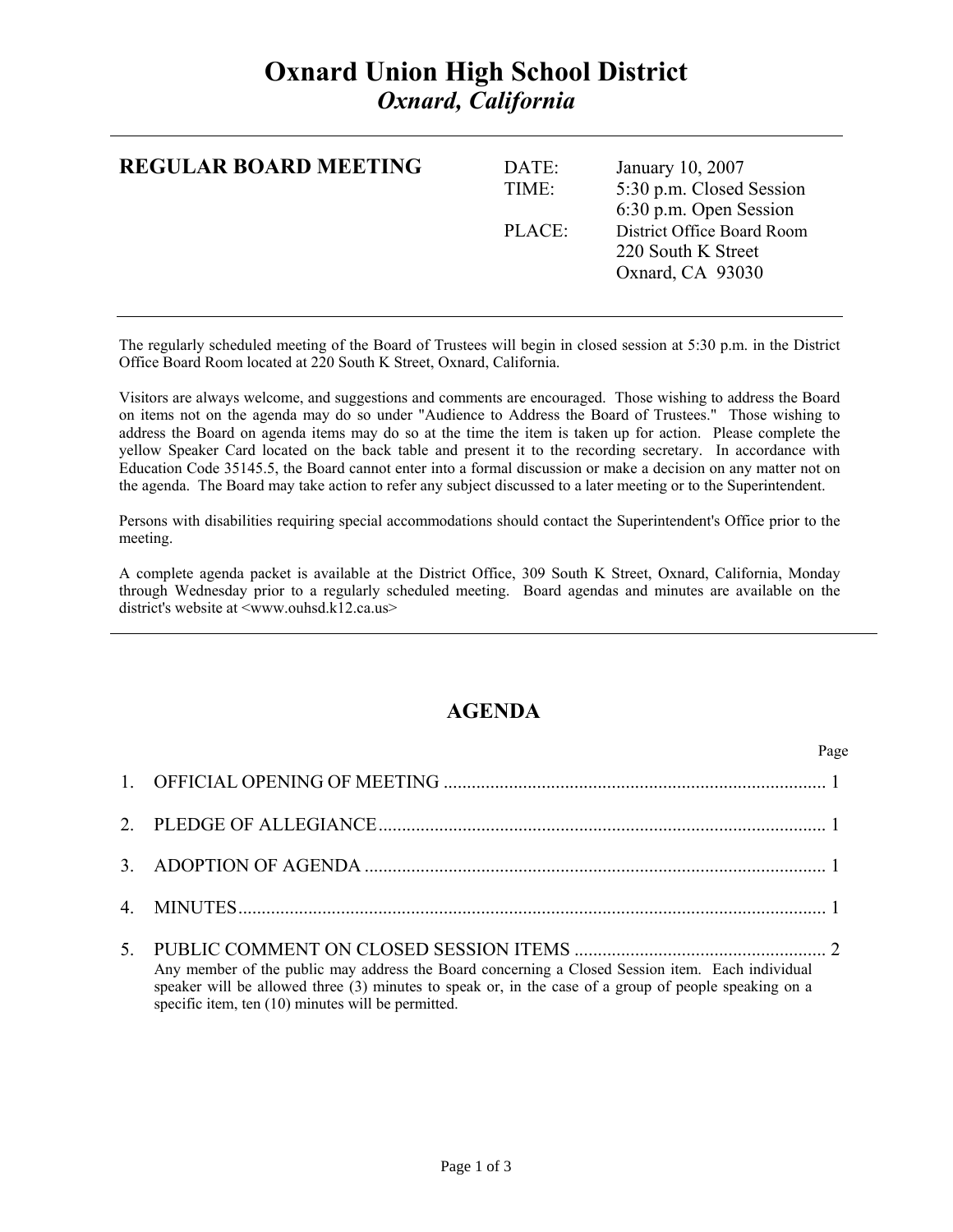## **Oxnard Union High School District**  *Oxnard, California*

| 6.  |                                                                                                                                                                                                                                                                                                                                                                                                                                                                                                                                                                                                                                         | During this time, the Board may adjourn to Closed Session to discus confidential material relating to<br>the items listed below.                                                                                               |  |  |
|-----|-----------------------------------------------------------------------------------------------------------------------------------------------------------------------------------------------------------------------------------------------------------------------------------------------------------------------------------------------------------------------------------------------------------------------------------------------------------------------------------------------------------------------------------------------------------------------------------------------------------------------------------------|--------------------------------------------------------------------------------------------------------------------------------------------------------------------------------------------------------------------------------|--|--|
|     | A.<br><b>B.</b>                                                                                                                                                                                                                                                                                                                                                                                                                                                                                                                                                                                                                         | Conference with Agency Labor Negotiator [Government Code §54957.6]                                                                                                                                                             |  |  |
|     |                                                                                                                                                                                                                                                                                                                                                                                                                                                                                                                                                                                                                                         | Employee Organization: California School Employees Association (CSEA) -                                                                                                                                                        |  |  |
|     |                                                                                                                                                                                                                                                                                                                                                                                                                                                                                                                                                                                                                                         | Employee Organization: Oxnard Federation of Teachers (OFT) -                                                                                                                                                                   |  |  |
|     | $\mathcal{C}$ .                                                                                                                                                                                                                                                                                                                                                                                                                                                                                                                                                                                                                         | Public Employee Discipline/Dismissal/Release [Government Code §54957]                                                                                                                                                          |  |  |
|     |                                                                                                                                                                                                                                                                                                                                                                                                                                                                                                                                                                                                                                         |                                                                                                                                                                                                                                |  |  |
|     | D.                                                                                                                                                                                                                                                                                                                                                                                                                                                                                                                                                                                                                                      | Conference with Real Property Negotiator [Government Code §54957.6]<br>Negotiator: Randy Winton, Assistant Superintendent-Business Services 2                                                                                  |  |  |
|     |                                                                                                                                                                                                                                                                                                                                                                                                                                                                                                                                                                                                                                         |                                                                                                                                                                                                                                |  |  |
| 7.  |                                                                                                                                                                                                                                                                                                                                                                                                                                                                                                                                                                                                                                         |                                                                                                                                                                                                                                |  |  |
| 8.  | Those persons wishing to address the Board may do so at this time by completing a yellow Speaker Card,<br>located on the back table, and presenting it to the recording secretary. Please address your comments to the<br>Board President and state your name. Individual presentations are limited to three (3) minutes each, or in the<br>case of a group of people speaking on a specific items, ten (10) minutes will be permitted. Please refer to the<br>complete text of Oxnard Union High School District Board Policy 910: Procedures for Communicating with<br>the Board of Trustees, located in the front of the Board book. |                                                                                                                                                                                                                                |  |  |
| 9.  |                                                                                                                                                                                                                                                                                                                                                                                                                                                                                                                                                                                                                                         |                                                                                                                                                                                                                                |  |  |
|     | A.<br><b>B.</b><br>$C_{\cdot}$<br>D.                                                                                                                                                                                                                                                                                                                                                                                                                                                                                                                                                                                                    | Regular Report: Student Representative to the Board, Melissa Ramirez  3                                                                                                                                                        |  |  |
| 10. |                                                                                                                                                                                                                                                                                                                                                                                                                                                                                                                                                                                                                                         |                                                                                                                                                                                                                                |  |  |
|     | A.<br><b>B.</b><br>$\mathcal{C}$ .                                                                                                                                                                                                                                                                                                                                                                                                                                                                                                                                                                                                      | Consideration of Approval of Non-Public School Placement for Student Case                                                                                                                                                      |  |  |
|     | D.                                                                                                                                                                                                                                                                                                                                                                                                                                                                                                                                                                                                                                      | Number Twenty-Eight, 06/07, According to the Recommendation of the<br>Consideration of Approval of Student Expulsion by Voluntary Agreement of<br>the School Principal, the Student, and the Student's Parent/Guardian, as per |  |  |
|     | Е.                                                                                                                                                                                                                                                                                                                                                                                                                                                                                                                                                                                                                                      | Consideration of Student Expulsion by Recommendation of the                                                                                                                                                                    |  |  |
|     | F.                                                                                                                                                                                                                                                                                                                                                                                                                                                                                                                                                                                                                                      | Consideration of Approval of Quarterly Report of Administrative                                                                                                                                                                |  |  |